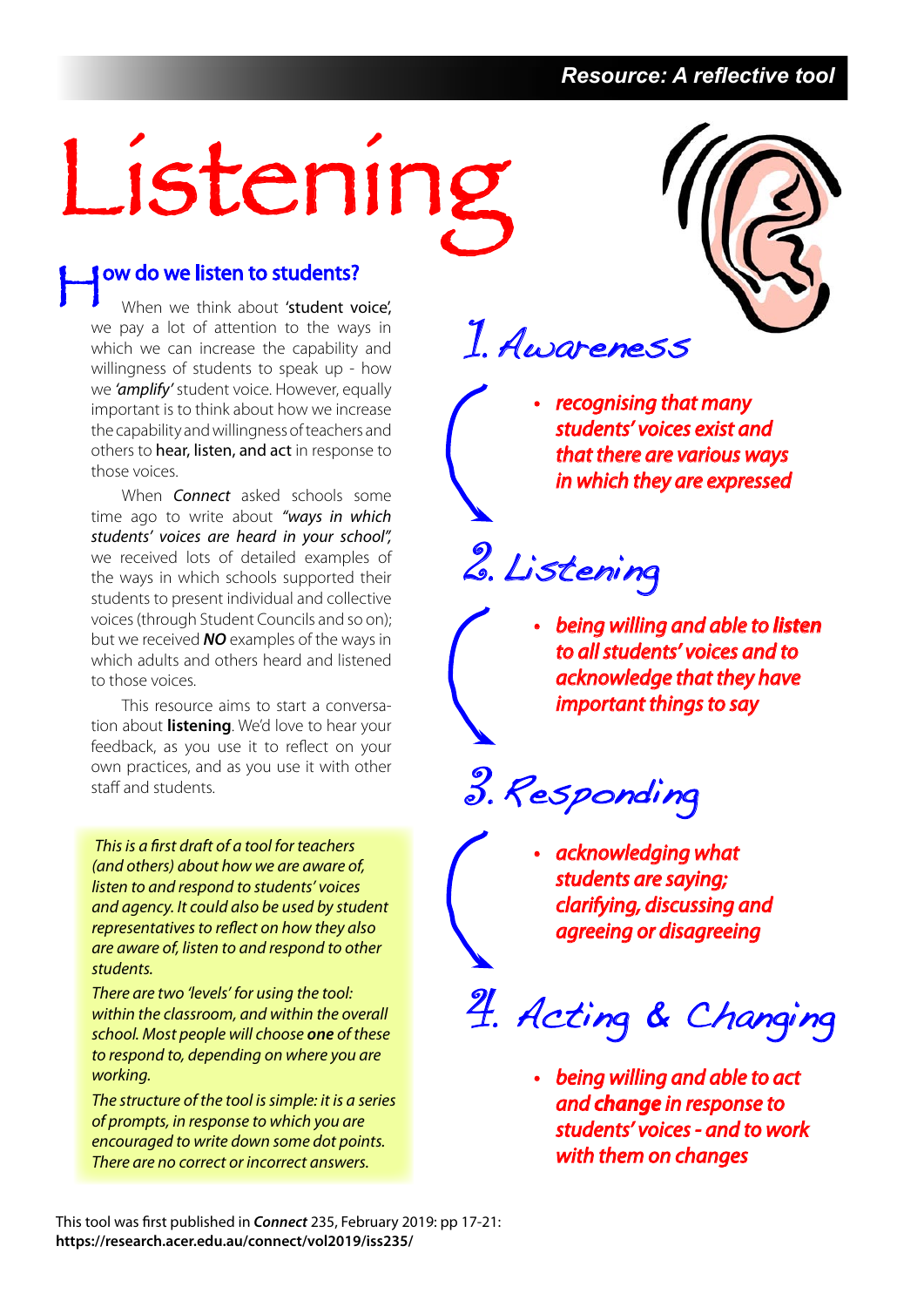





2. Listening

3. Responding

**Why is it important to be**  aware **of student voices?**

**Why is it important to** listen **to and** understand **student voices?**

**Why is it important to** engage **with and** respond **to student voices?**

4. Acting & Changing

**Why is it important to** act **and**  change **in response to the student voices I'm listening to?**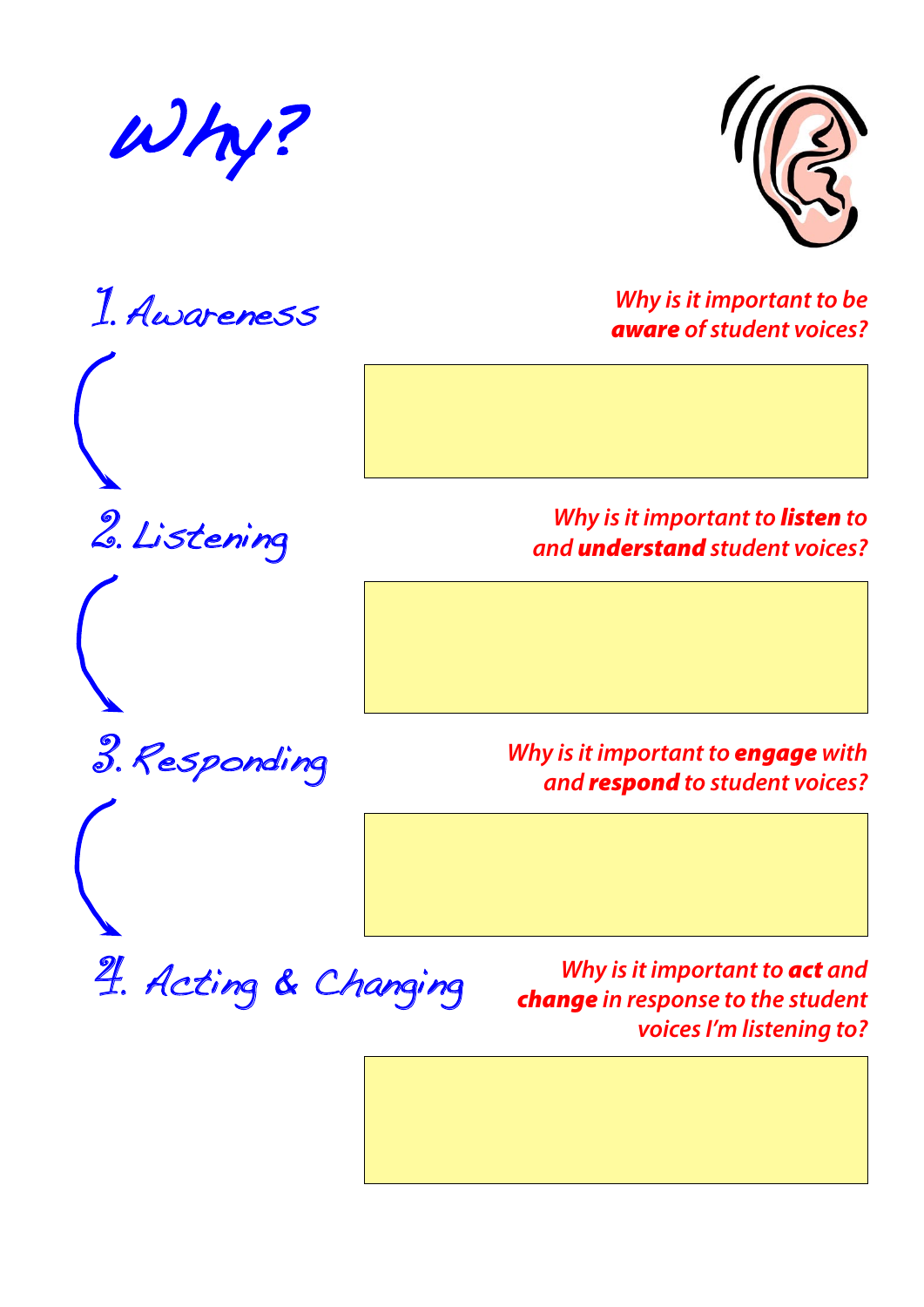# **Stage 1: How am I aware of students' voices?**

#### **This is about my awareness of students' voices in my classroom and across the school – the range and form of them.**

| In my classroom: |                                                                                                                                 | Across my school: |
|------------------|---------------------------------------------------------------------------------------------------------------------------------|-------------------|
|                  | What student voices exist in<br>my classroom/school?<br>Where and when am I<br>aware of students' voices?                       |                   |
|                  | Whose voices am I aware of<br>in my classroom/school?<br>Whose voices don't I hear?                                             |                   |
|                  | How are these voices<br>being expressed?<br>Eg what forms of verbal<br>and non-verbal voices<br>(including behaviour)<br>exist? |                   |
|                  | What stops me<br>from being aware<br>of students' voices?                                                                       |                   |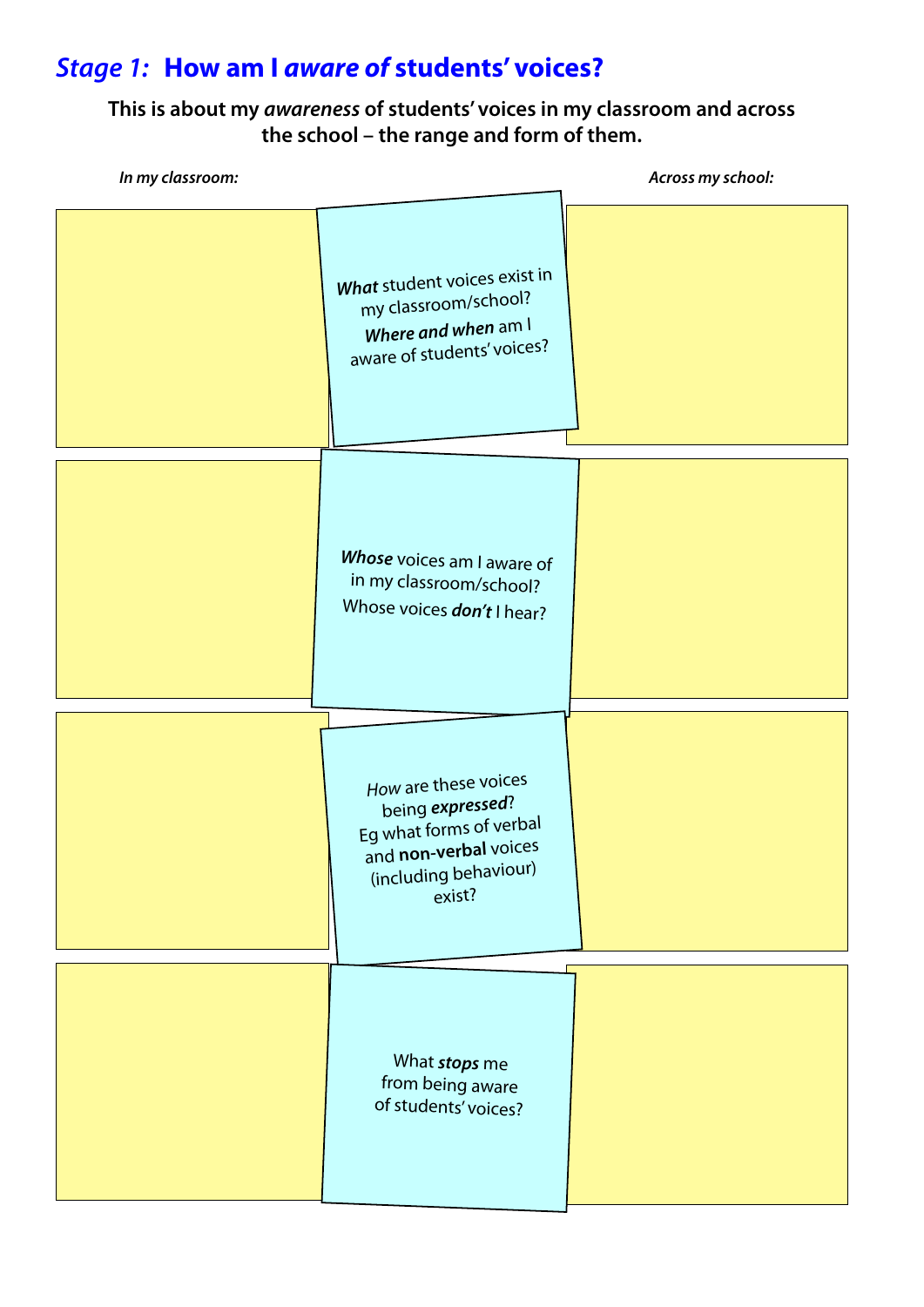## **Stage 2: How do I listen to students' voices?**

**This is about my willingness to listen to the content and style of students' voices in my classroom and school, and about my understanding of what students are saying.**

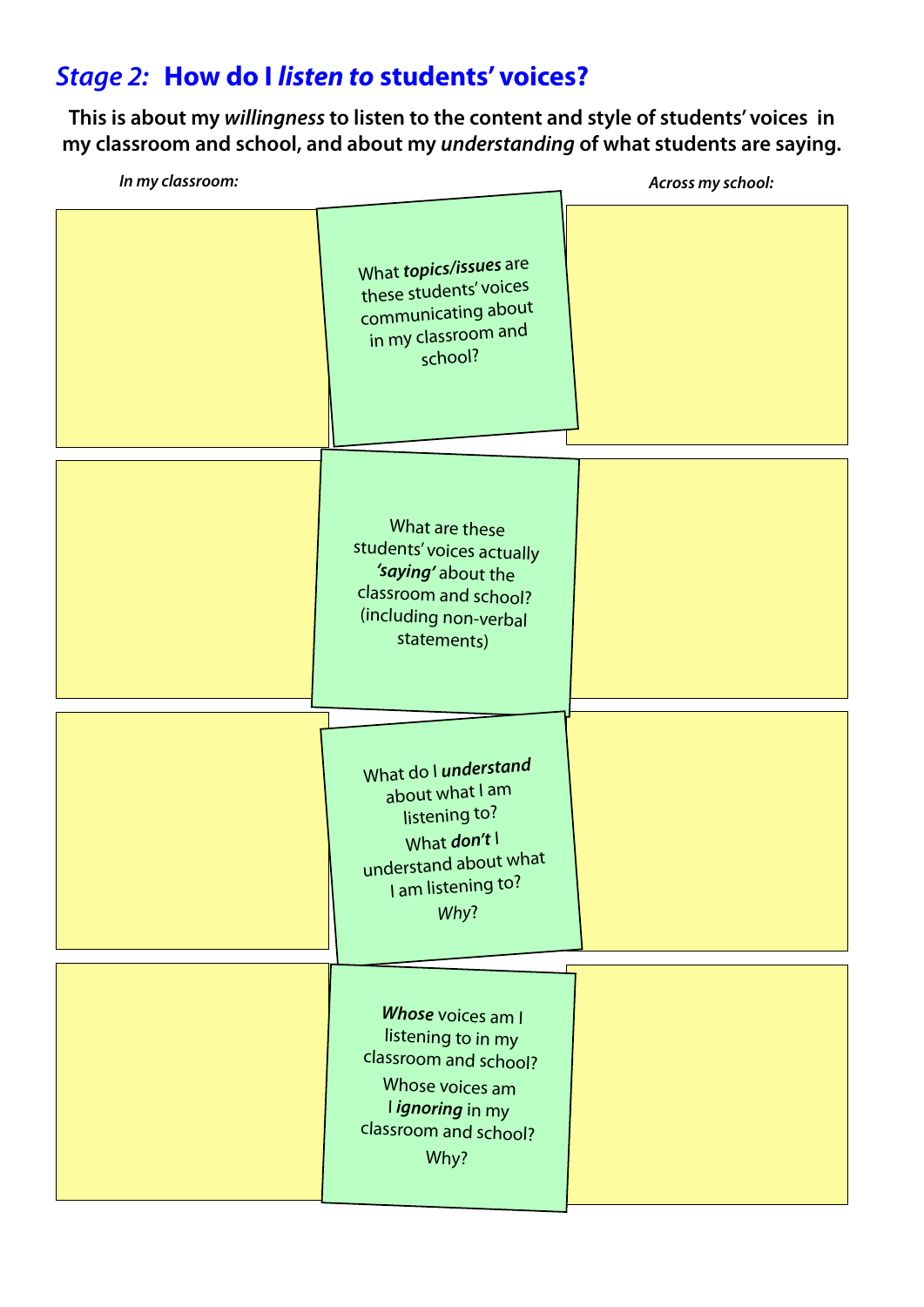# **Stage 3: How do I respond to students' voices?**

#### **This is about my engagement with what I am listening to from students in my classroom and school.**

| In my classroom: |                                                                                                                                                                                    | Across my school: |
|------------------|------------------------------------------------------------------------------------------------------------------------------------------------------------------------------------|-------------------|
|                  | How do I let students<br>know that I'm listening<br>to them?<br>How do I acknowledge<br>what I'm hearing?                                                                          |                   |
|                  | How do I ask for<br>clarification about<br>things that aren't clear?                                                                                                               |                   |
|                  | How do I provide<br>reasons or arguments<br>to students in<br>response?<br>How do I do this<br>respectfully, with logic<br>and evidence, and<br>continue listening to<br>students? |                   |
|                  | How do I enter into<br>discussions (dialogue)<br>with students about<br>what I am listening to?                                                                                    |                   |